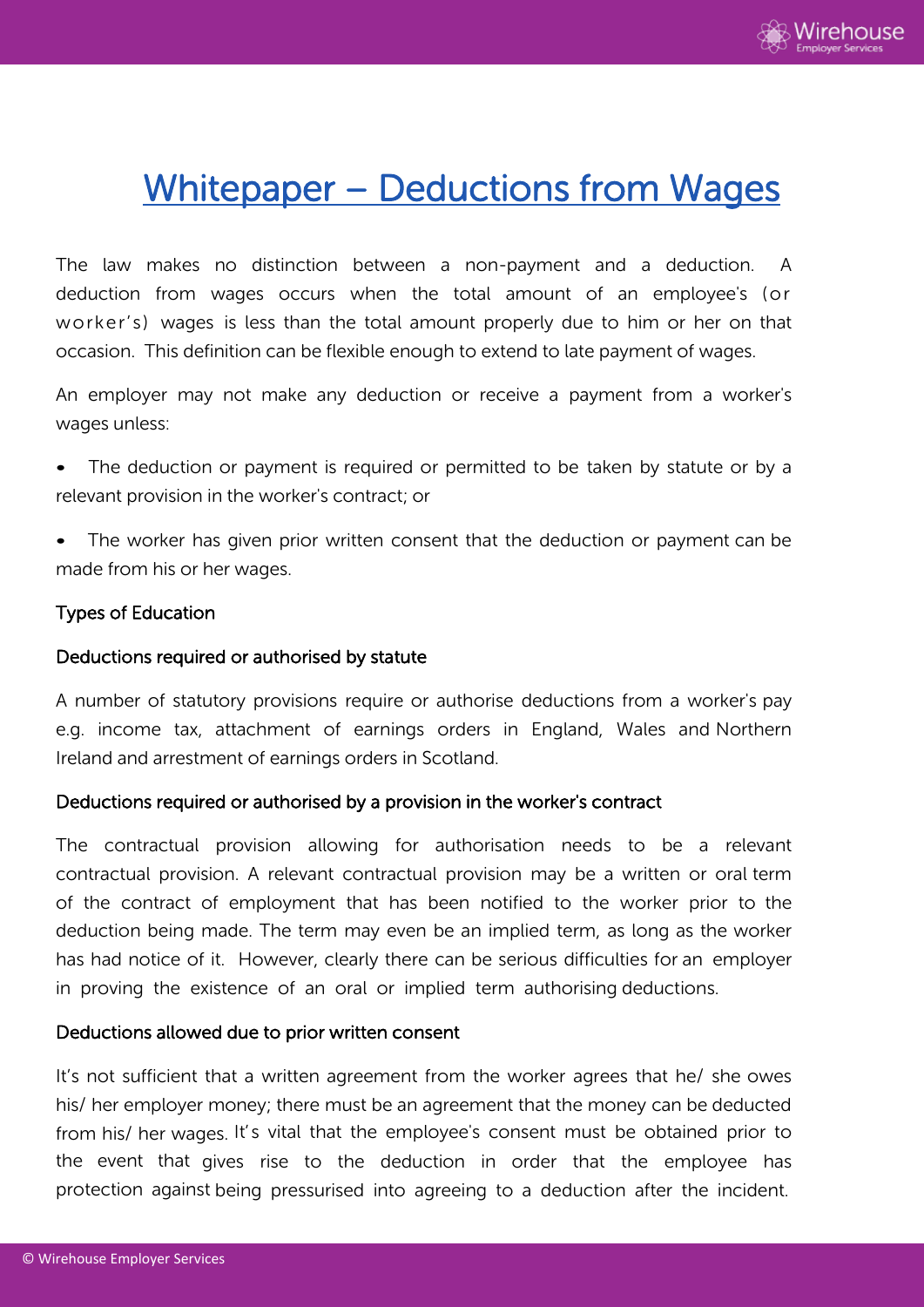

## Justification

Even in circumstances where a deduction is authorised by a relevant provision in a contract or a written agreement the employer must still be able to justify making the deduction. If, for instance, an employee's contract of employment provided for the cost of training to be recovered from his or her final salary if the contract was terminated during the probationary period but, in actual fact, the only training given had been on-the-job training at no material cost to the employer, then the deduction will probably be deemed to be a penalty clause and unlawful.

#### Deduction Must be Made from Wages

The wages from which an employer may not make unauthorised deductions are any sums payable from the employer to the worker in connection with his or her employment, whether due under the contract or not. They include:

• Bonuses, commissions, holiday pay or other emolument referable to employment, whether contractual or not;

- Statutory sick, maternity, paternity and adoption pay;
- Guarantee payments;

• Payments for time off to look for work or arrange training while under notice of redundancy, time off for antenatal care, time off to carry out duties as an occupational pension scheme trustee, employee representative or trade union official, and time off as a young person for study or training;

Pay during suspension on medical or maternity grounds;

Payments ordered as compensation for failure to reinstate or re-engage after a finding of unfair dismissal;

Payments due under an order for the continuation of the contract of employment; remuneration under a protective award against an employer for failure to consult employee representatives in connection with a collective redundancy.

#### 'Wages' do not include:

- Advances under loan agreements;
- Advances of wages;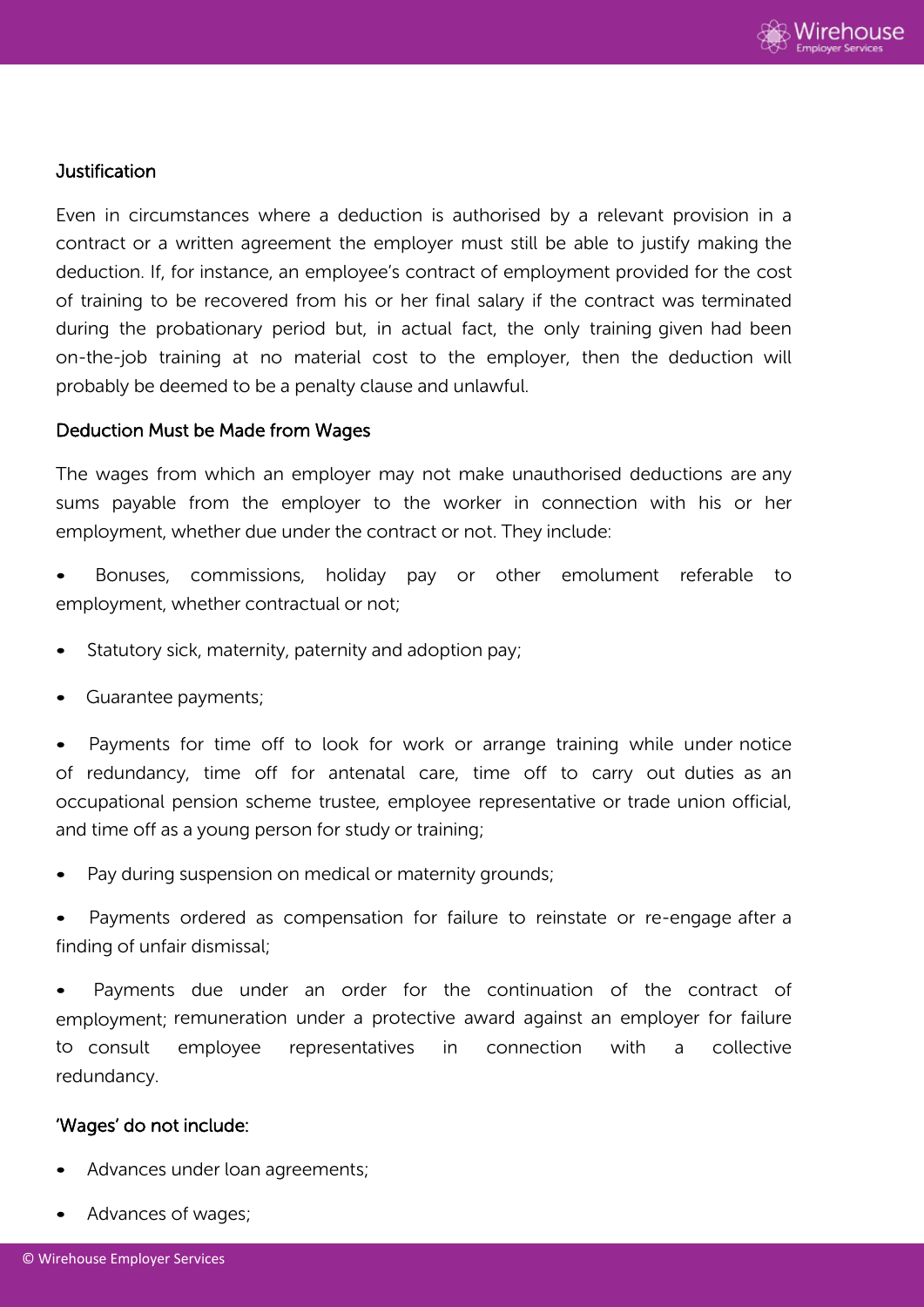

- Expenses incurred in carrying out employment;
- Pensions;
- Redundancy payments;
- Compensation for loss of office;
- Payments that are not referable to a worker's capacity as a worker;
- Benefits in kind other than those capable of being exchanged for money, goods or services.

Pay in lieu of notice relates to a period after the employment has ended and not for work performed under the contract, so is not wages, even if the contract contains a right to make such a payment. However, payments in respect of garden leave could be regarded as wages as these are payments due under a prevailing contract of employment.

The right not to suffer an unauthorised deduction from wages does not apply to a deduction in respect of:

• Overpayments of wages or expenses;

• A requirement placed upon the employer by statute to make payments of specified sums to a public authority e.g. deductions made in accordance with any type of court order requiring the employer to make a deduction from wages;

Payments to a third party that have been agreed by the worker in advance in writing e.g. union subscriptions;

• Deductions made because the worker has taken part in a strike or other industrial action; deductions made in terms of a court order requiring payment by the worker to the employer.

## Retail Workers

Special provisions apply to deductions from the wages of workers in retail employment.

Employers can make deductions from retail worker's wages in respect of cash shortages or stock deficiencies but the amount of any deduction or deductions from a retail worker's wages must not exceed 10% of the gross amount of the wages payable to the worker (on a particular pay day). The 10% limit on deductions does not apply to deductions made from a final instalment of wages. This limit applies even if the worker's dishonesty or other conduct resulted in the shortage or deficiency.